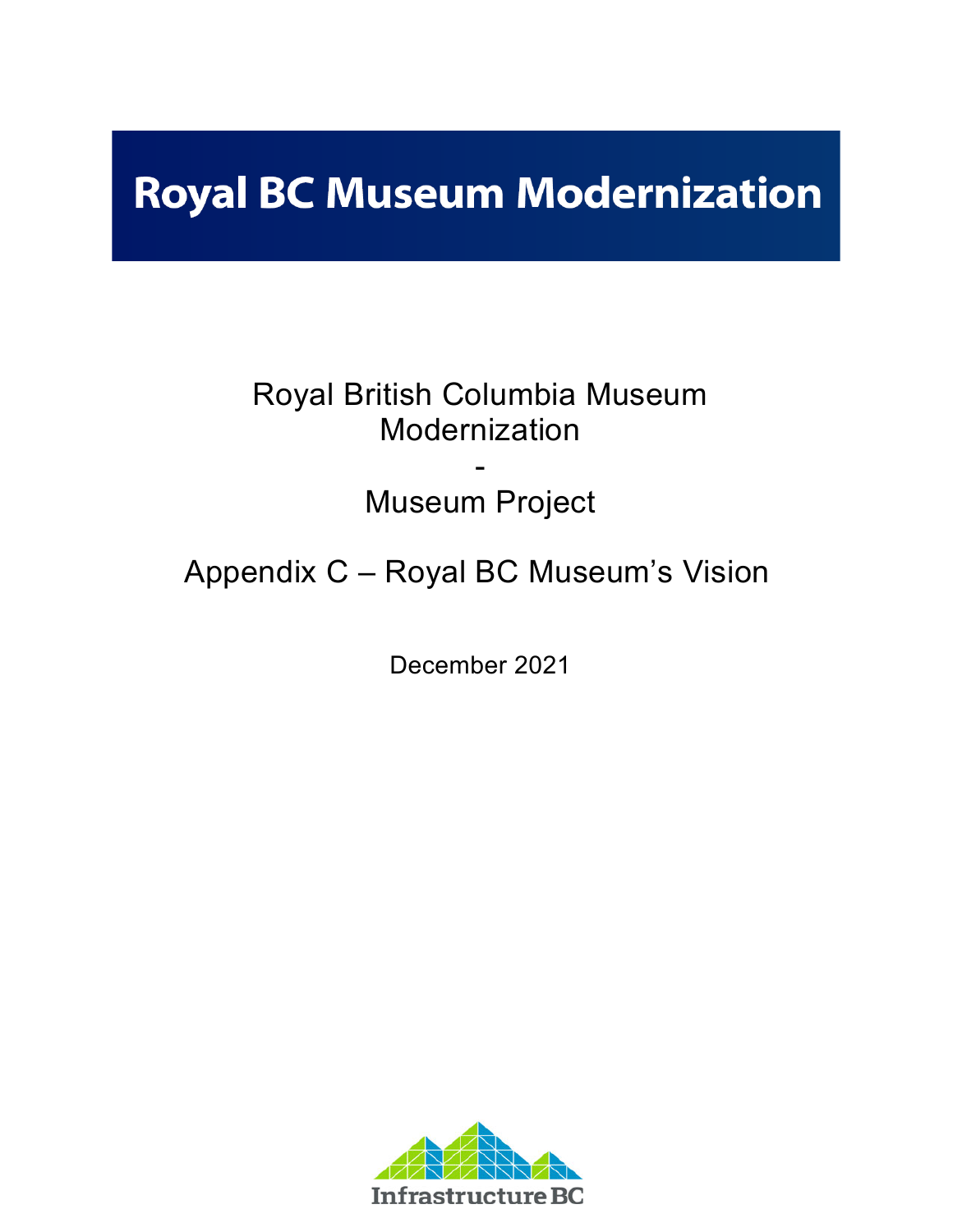

### Date: Updated May 25, 2021 Final v2

Outline Narrative: Vision and Content for New Museum

# Our Present

The Royal BC Museum strives to be a trusted source of knowledge about the people, lands and pivotal events impacting British Columbia. Our unique influence derives from extraordinary collections and archives built over 133 years, our research and the public enthusiasm for the stories we tell and the work we do.

The Royal BC Museum provides outstanding education, training and life-long learning experiences. We host school groups in ever increasing numbers and develop teaching and learning experiences to support evolving school curricula. At a more advanced level, we provide training and internship opportunities for the next generation of researchers and scientists.

The Royal BC Museum is deeply committed to the repatriation of Indigenous belongings and ancestral remains within the broader context of Truth and Reconciliation Commission (TRC), United Nations Declaration on the Rights of Indigenous Peoples (UNDRIP) and Declaration on the Rights of Indigenous Peoples Act (DRIPA).

# Our Future

The Royal BC Museum will be a world-leading museum and gathering place that invites the public to learn with their minds and their senses - not as spectators, but as full participants in the life of the museum, democratizing knowledge and the experience of discovery. The museum will continue to work with Indigenous communities on repatriation. We will ensure Indigenous voices are heard and included; and will ensure the interpretation of Indigenous cultures is led by community. We will seek out multiple perspectives on BC identity, broadening existing cultural narratives and fostering inclusivity.

Evident in everything we do, will be the inclusion of Indigenous knowledge and natural sciences. As we explore pressing global challenges from a uniquely BC perspective, topics will include the unprecedented environmental and humanitarian challenges of the 21<sup>st</sup> century.

The Royal BC Museum will become a provincial network of local and global institutions including museums, archives, Indigenous cultural centres, educational institutions and government. Partners will collaborate across the network to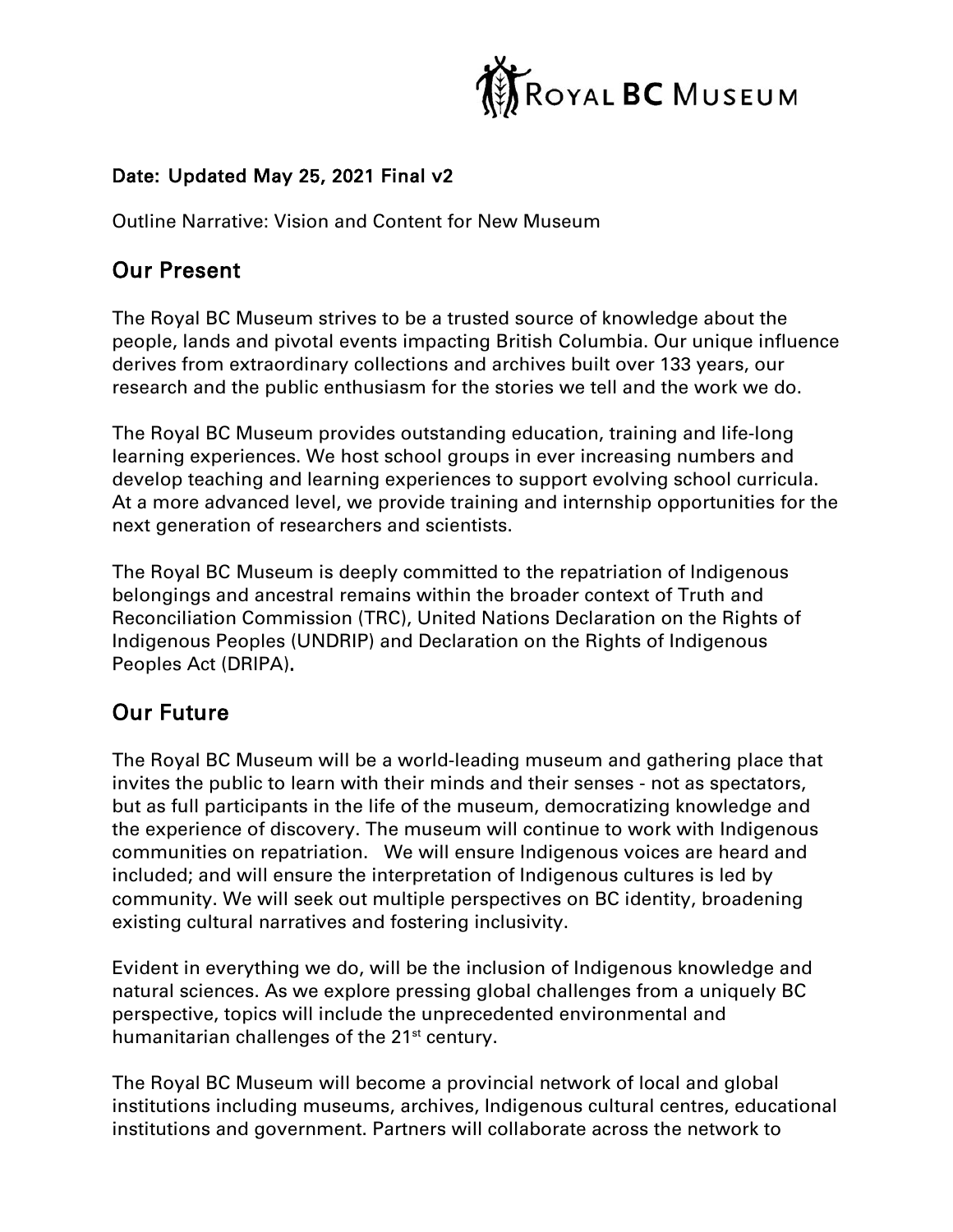develop best practice, produce and share content, create programs and exhibitions, and connect with people in their homes and communities.

The Royal BC Museum will become a global digital platform - a vibrant online museum of ideas and inspiration that fosters engagement through dialogue, collaboration and play. Research and curated content will be woven together with engaging programs to encourage people everywhere to work together on global challenges.

The Royal BC Museum will ensure the collections are safeguarded for generations to come, housed in spaces that meet rigorous conservation and security requirements, in a seismically sound and environmentally sustainable manner. Public access to collections will increase from 1% to approximately 50% as a result of the modernization project.

We will offer enhanced visitor amenities, with a wider range of retail shopping and dining experiences to extend the time visitors stay on site and contribute to ongoing financial sustainability.

## Our Narratives

Four overarching narratives underpin how we are developing the new museum as a place of wonder and how we are shaping the research we do, the collections we care for and the stories we tell.

### Narrative 1: Indigenous Reconciliation

The Indigenous collections at the Royal BC Museum are immensely significant. These collections connect us with the many Indigenous peoples who shaped the land millennia before colonization.

In the spirit of the Truth and Reconciliation Commission and DRIPA, the Royal BC Museum is deeply committed to advancing knowledge and understanding of Indigenous cultures through partnerships with Indigenous knowledge keepers and experts.

The Indigenous voice will be integral to every aspect of the future museum experience.

As a site of civic engagement, the future museum will work to support the sharing and broadening understanding of traditional cultures, knowledge and languages.

This includes the following physical areas: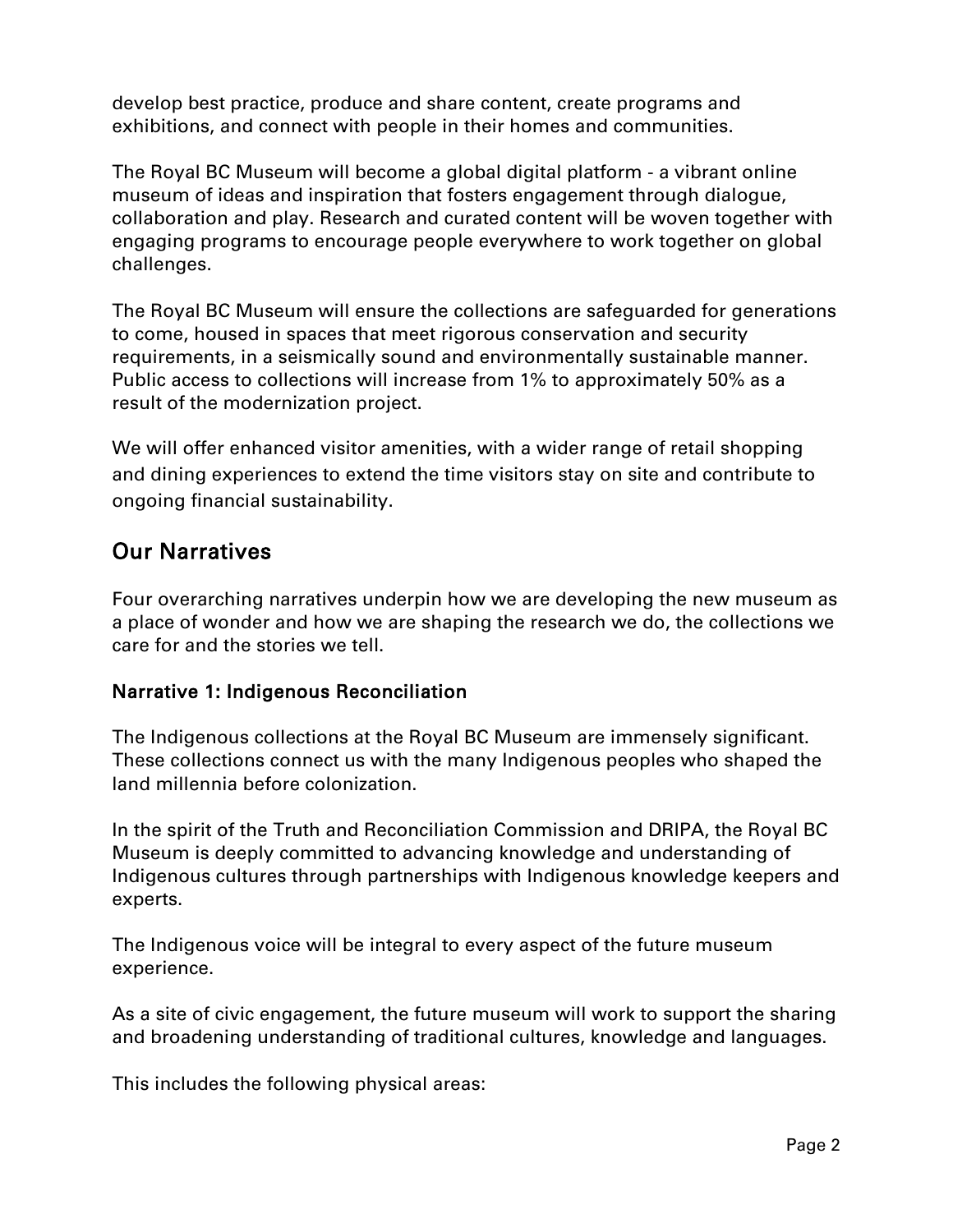- Indigenous Welcome At the heart of the new museum will be an entrance area that provides a helpful and engaging orientation and welcome. This area acts as a gateway to the entire museum experience. It will be uniquely Indigenous in style.
- Ritual and Ceremonial Space This programmatic area will engage all visitors. At times, it will be used for ceremonial purposes by Indigenous communities, at other times as areas for symposia, talks and lectures.
- Repatriation Resource Centre The Repatriation Resource Centre will respond to the growing demand for repatriation and for unlocking the holdings of the archives especially around residential schools. The Centre will include an expanded and publicly accessible collections database that includes archives, objects, research, language and film resources, and photographs in the museum's Indigenous and archival collections.

The new museum will integrate community service activities across BC, including the provision of technical assistance to Indigenous communities seeking the repatriation of their cultural belongings. We will provide training opportunities to Indigenous communities on repatriation, greatly enriching the role of the museum in TRC, DRIPA and UNDRIP.

- Drawing on Traditions This content will reflect the public's demands for more information on Indigenous history and life. This major exhibition will create an entirely new narrative about Indigenous peoples and cultures whose deep history goes back at least 30,000 years. In collaboration with Indigenous communities, the exhibition will reflect complex spiritual relationships with the natural world and intimate knowledge of diverse environments. It will challenge pre-existing ideas about Indigenous cultures and highlight their beauty, diversity and variety.
- Conservation Centre The Royal BC Museum will provide conservation, preservation and stewardship of Indigenous collections in its care consistent with traditional care principles. The Conservation Centre will also assist Indigenous communities, museums and Aboriginal centers to address the care of their collections.
- Mortuary House The Royal BC Museum will continue to play a significant role in the respectful repatriation of ancestral remains and associated sacred materials. We will also continue to support communities in caring for those ancestors being prepared for repatriation from outside of BC.
- Our Living Languages exhibition A partnership exhibition that supports the revitalization and preservation of Indigenous languages.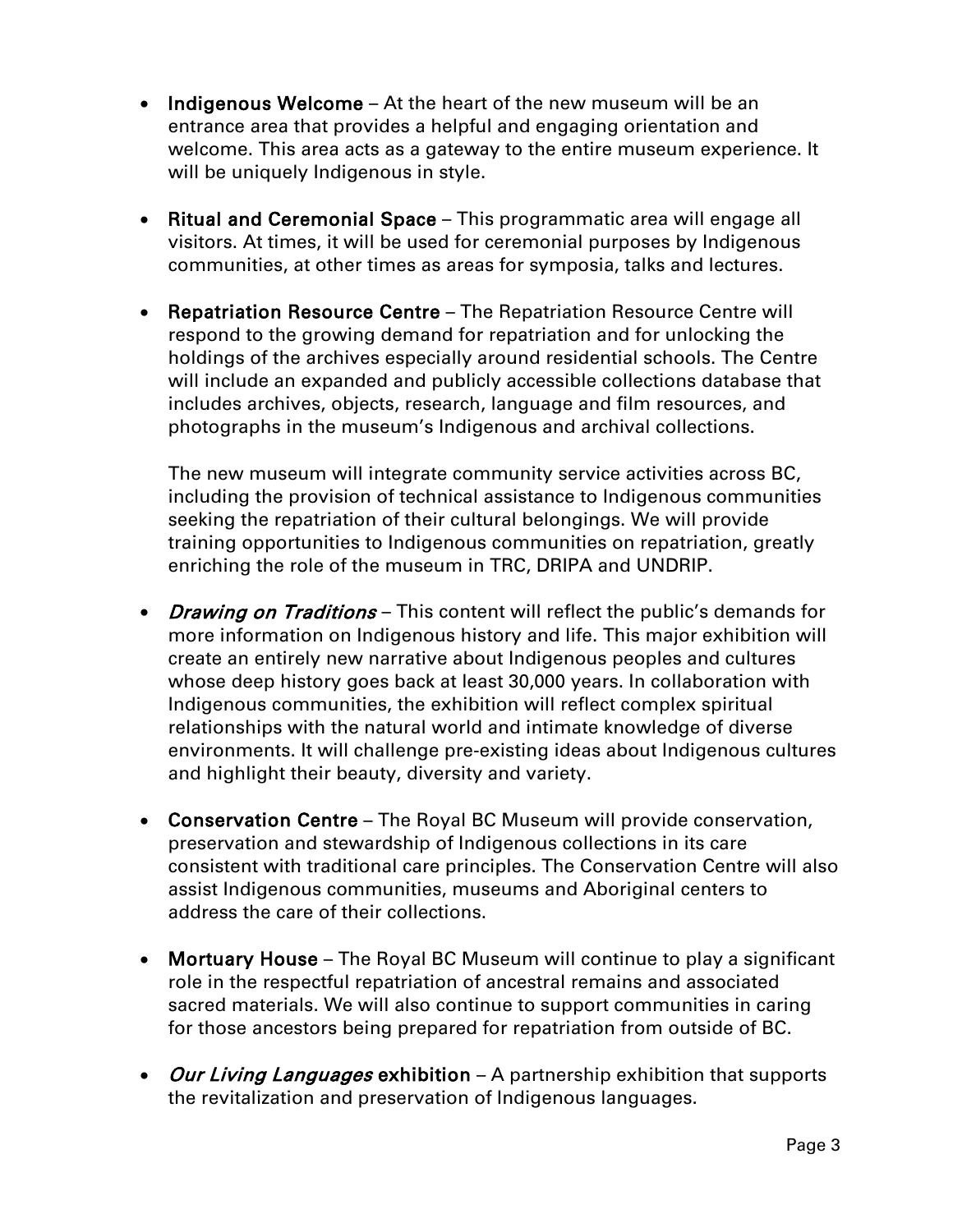• Our Living Artists Studio – Hosting Indigenous artists to revitalize living cultures.

#### Narrative 2: Community at the Centre

Our stories are the product of different communities and cultures joining Indigenous peoples and adding to the complexity of the land that is today British Columbia. These communities have interacted and worked to create the British Columbia we know today.

There is considerable diversity in how individuals and groups understand, experience, and express themselves. Everyone has multiple identity factors that intersect to make them who they are. Gender, ethnicity, religion, sexual orientation, race, age, language, socio-economic status, mental and physical ability, education, language, and geography all play a role.

The museum will recognize and value diversity and equity and making a concerted effort to ensure the inclusion of diverse and underrepresented populations, meaning that individuals must be and feel valued, respected and equally supported.

The modernized Royal BC Museum will be better able to fulfill its mission by protecting the collections for future generations, by engaging communities across BC and by increasing access on a wider and richer variety of future technology platforms, while supporting opportunities for long-term financial sustainability.

• Core Galleries will take visitors on a journey through the diversity of living landscapes, cultures and communities (traditional and self-identified) around British Columbian (e.g.: featuring the museum's Indigenous and marine collections, Japanese tsunami debris research, South Asian Canadian Legacy project, Chinese Canadian stories, BC Black History Awareness Society project, Landscapes of Injustice, etc.).

### Narrative 3: Building a Sustainable World

Using collections, research and a deep understanding of the past, we look to explain the direction and impact of future changes. Our scientists explore patterns of BC biodiversity across eco-systems, communities, wildlife habitats and species. Our collections related to at-risk habitats put us at the forefront of efforts to track the effects of climate change on the flora and fauna of the province.

*"British Columbia is already experiencing the impacts of climate change: average temperatures are increasing, sea levels are rising and variable and extreme weather is becoming more frequent. Managing these risks now is essential to*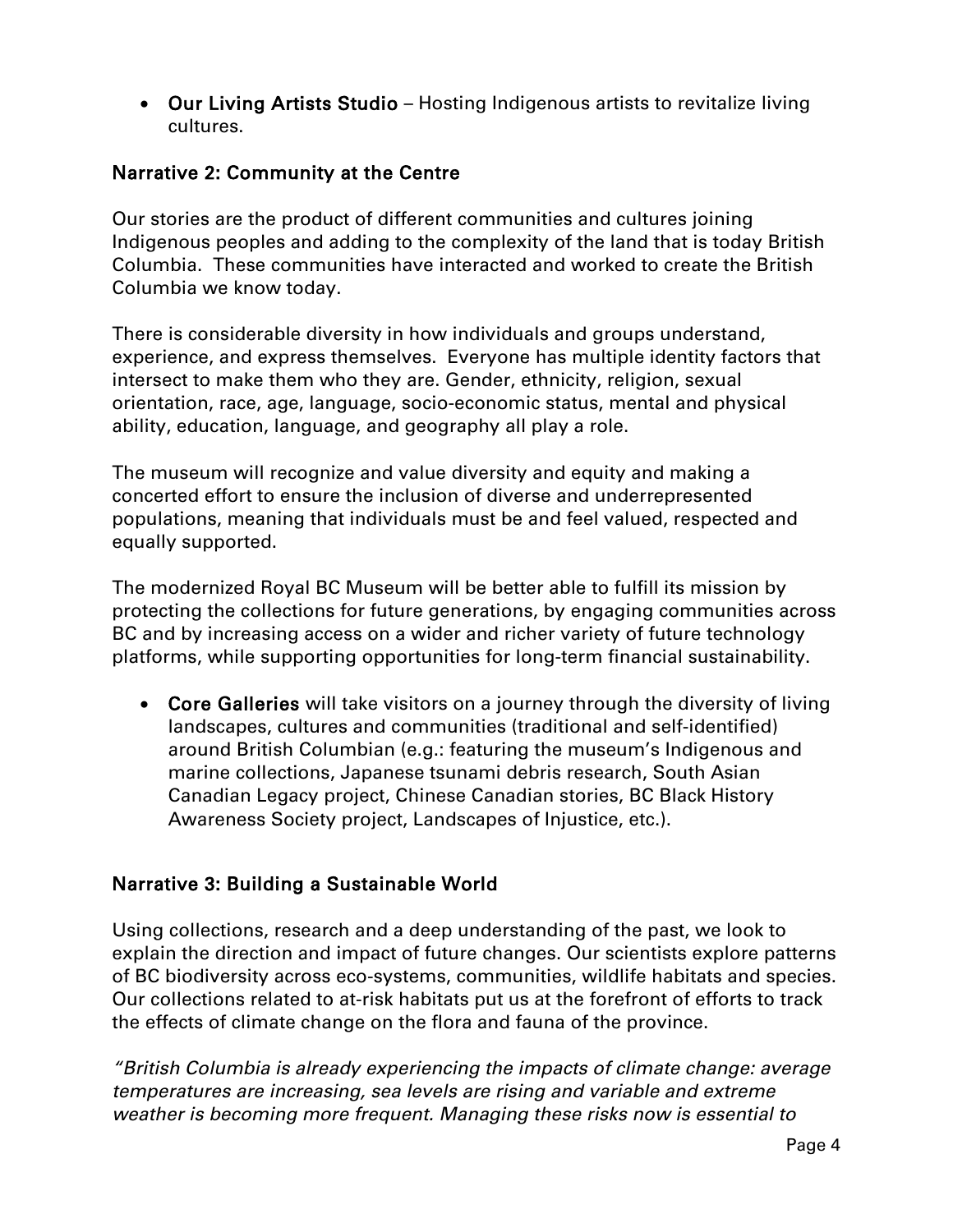#### *protect our well-being, improve our prosperity, and lower costs for generations to come." - Province of British Columbia*

By integrating other ways of knowing including traditional Indigenous knowledge and natural sciences, the museum is uniquely positioned to broaden the public's understanding of climate change, history and living cultures.

As noted in narrative two, the museum will develop narratives responding to global issues such as migration, discrimination and intercultural dialogue. This focus on *Living Cultures* responds to UNESCO's acknowledgement that "cultural diversity is the very substratum of all human activities, which derive their meaning and value from it. Diversity must be the starting point, rather than an obstacle to be overcome. Cultural diversity invites us to think I terms of plural humanity, embodying a creative potential that precludes any prescribed model of developments."

The architecture of the new museum will provide an extraordinary starting point to engage audiences with the natural world and contemporary environmental sustainability issues. Some examples could include:

- Restless Earth: BC's Geological Time (featuring the museum's geological and mineral collections, incorporating current issues such as natural disasters and emergency preparedness) will be an area of wonder an inspiration.
- Mass Extinctions (featuring the museum's paleontology, invertebrate and insect species collections to explore the impact of human activities in the anthropocene age) will enable visitors to engage in a dialogue about the future.
- Environmental Sustainability will explore how we use our natural resources (featuring the museum's herbarium and keystone species collections to look at current issues of sustainable agriculture, food security and green technologies).
- Digital / experiences will integrate on site engagement with outreach programs to provide new ways for visitors to interact, engage their senses and discover.

#### Narrative 4: Opening the collections for Learning and taking BC out to the World

The museum's mandate focuses on making collections available in a number of ways for learning and outreach. Learning will be at the heart of the new museum